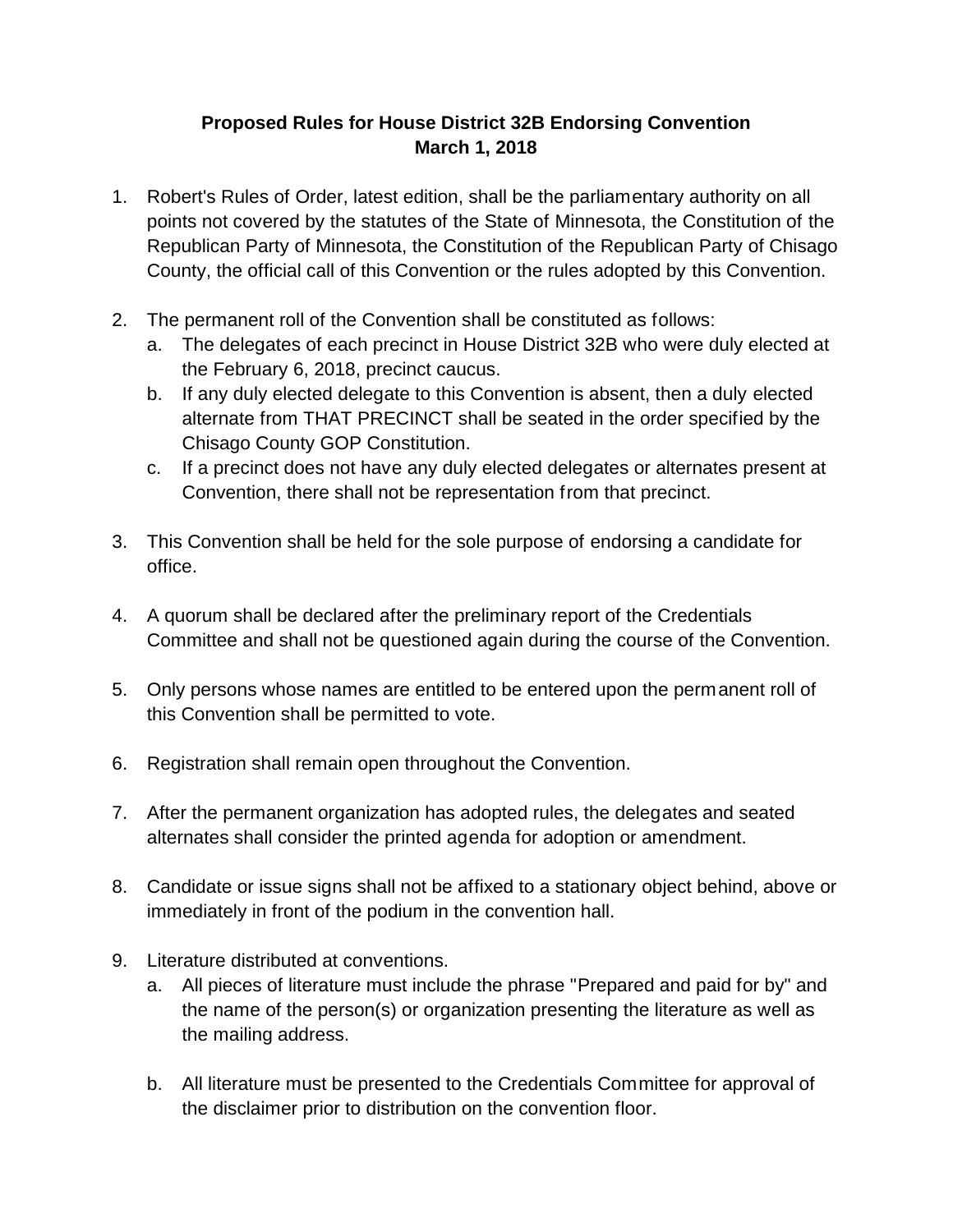- c. Literature that is distributed without the disclaimer shall be collected from convention attendees and discarded.
- 10. All persons asking a question, speaking to an issue, submitting a motion or seconding a motion must rise and identify themselves by name and precinct (at a microphone if provided). Debate upon any motion or subject shall be limited to one minute by each speaker. A person shall not be allowed to speak more than twice upon the same motion or issue. Up to three (3) speakers for and three (3) against may speak on each motion or issue.
- 11. The vote on all questions shall be by voice, subject to the following contingencies:
	- a. A standing vote may be requested by any delegate or called at the discretion of the Chair.
	- b. A roll-call vote by precinct shall be taken if requested by seven (7) or more precincts.
	- c. A secret ballot may be moved by any delegate, seconded and voted up or down.
- 12. If there is a dispute about the vote of any precinct, the Chair shall appoint a Judge and two (2) Tellers to canvass the vote of that precinct and the Judge shall report the same to the Chair.
- 13. No one shall be compelled to vote on any question or motion under unit rule.
- 14. All motions, except such as relate directly to the order of business, shall be in writing and referred to the proper committee, without debate, and reported on by it before the same shall be considered on the floor.
- 15. Methods of voting for endorsement.
	- a. A candidate may be endorsed by a two-thirds (2/3) voice vote in an uncontested race.
	- b. In contested cases, voting for candidates shall proceed by secret ballot.
		- i. As the first choice, the secret ballot shall be cast electronically. If electronic voting is not available, paper ballots shall be prepared.
			- (1) When voting by paper ballot and there are two candidates, a voter shall write one candidate's name legibly on a supplied blank ballot.
			- (2) When voting by paper ballot and there are three or more candidates, the names of the candidates shall be printed in alphabetical order. Following the names, the printed ballot shall include the options of "no preference," "undecided," and "no endorsement."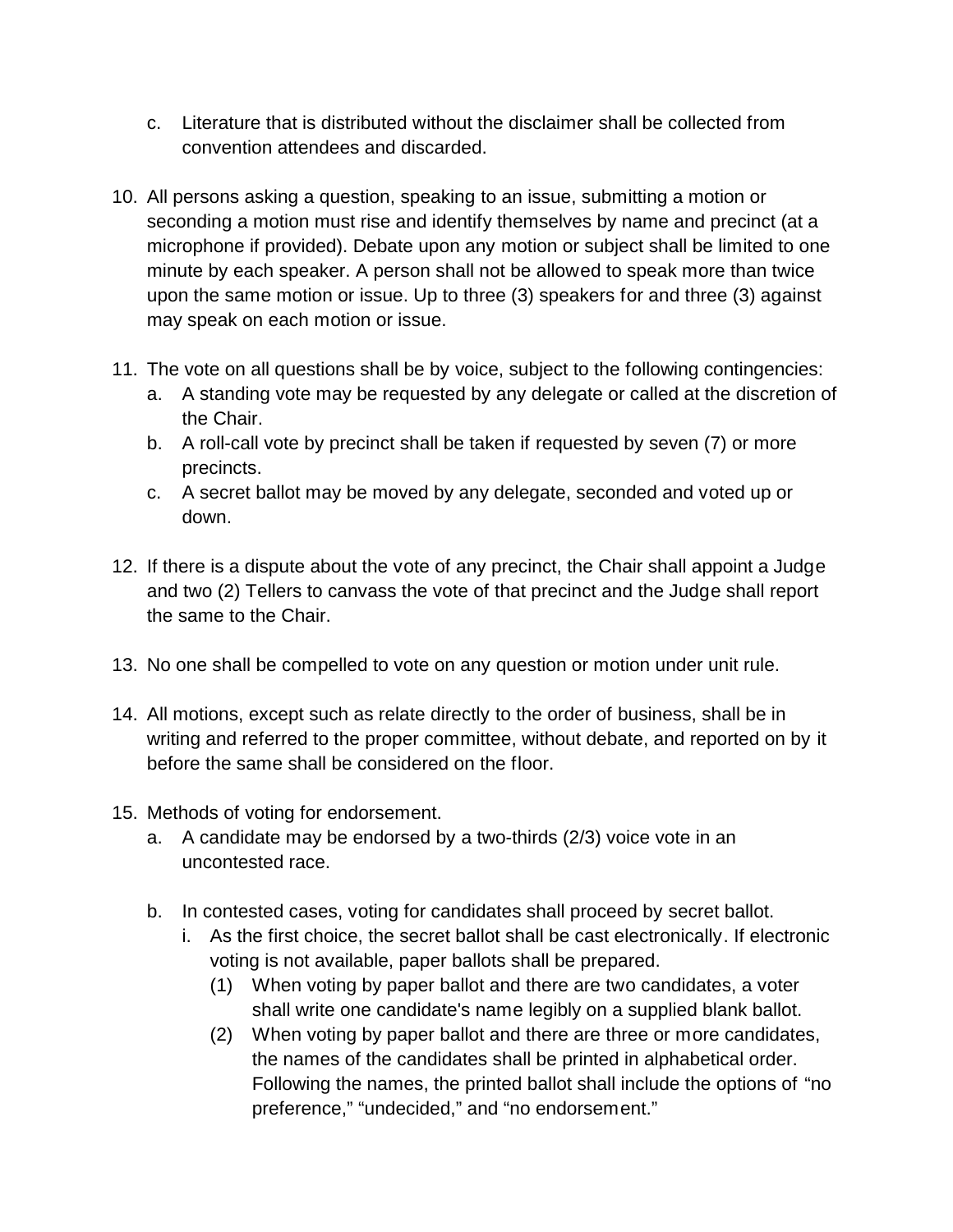- (3) When voting is by electronic ballot and there are two or more candidates, the names of the candidates shall be arranged in alphabetical order and the electronic ballot created. Following the names, the electronic ballot shall include the options of "no preference," "undecided," and "no endorsement."
- (4) Blank ballots, abstentions, unreadable ballots, ballots cast for an ineligible person or fictional person and ballots with too many votes shall be regarded as spoiled and not counted.
- (5) If a voter inadvertently hits the "Cast Ballot" button, a request can be made to the Head Teller to recast the electronic vote.
- ii. Each candidate is encouraged to appoint one (1) designee to observe the counting of ballots.
- 16. Endorsement of a Candidate for State Representative.
	- a. Pursuant to the Constitution, it shall be determined by majority vote if the Convention chooses to endorse a candidate for State Representative.
	- b. Pursuant to the Constitution, each person seeking endorsement for the office of State Representative must meet with the Candidate Interview Committee (CIC).
	- c. If not already declared, a person seeking endorsement for the office of State Representative must declare their candidacy to the CIC Chair immediately after these rules are adopted. The CIC will convene immediately to meet with that person.
	- d. The CIC issues its report whether the candidate may or may not be considered for nomination at the Convention. A minority report of the CIC may be presented if one-third of the members concur. By accepting the report, the Convention places into nomination for endorsement the names of the candidates who are set forth in the report as qualified. The nomination of each of the candidates is then seconded by persons of each candidate's choosing.
	- e. Each candidate shall then be allowed to address the Convention. Seconding and candidate speeches combined may be up to ten (10) minutes total for each candidate. When uncontested, the candidate's nomination is seconded by CIC. The candidate may then address the Convention for up to five (5) minutes.
	- f. Any candidate seeking endorsement for the office of State Representative who receives less than fifteen percent (15%) of the vote shall not be listed on any subsequent ballot.